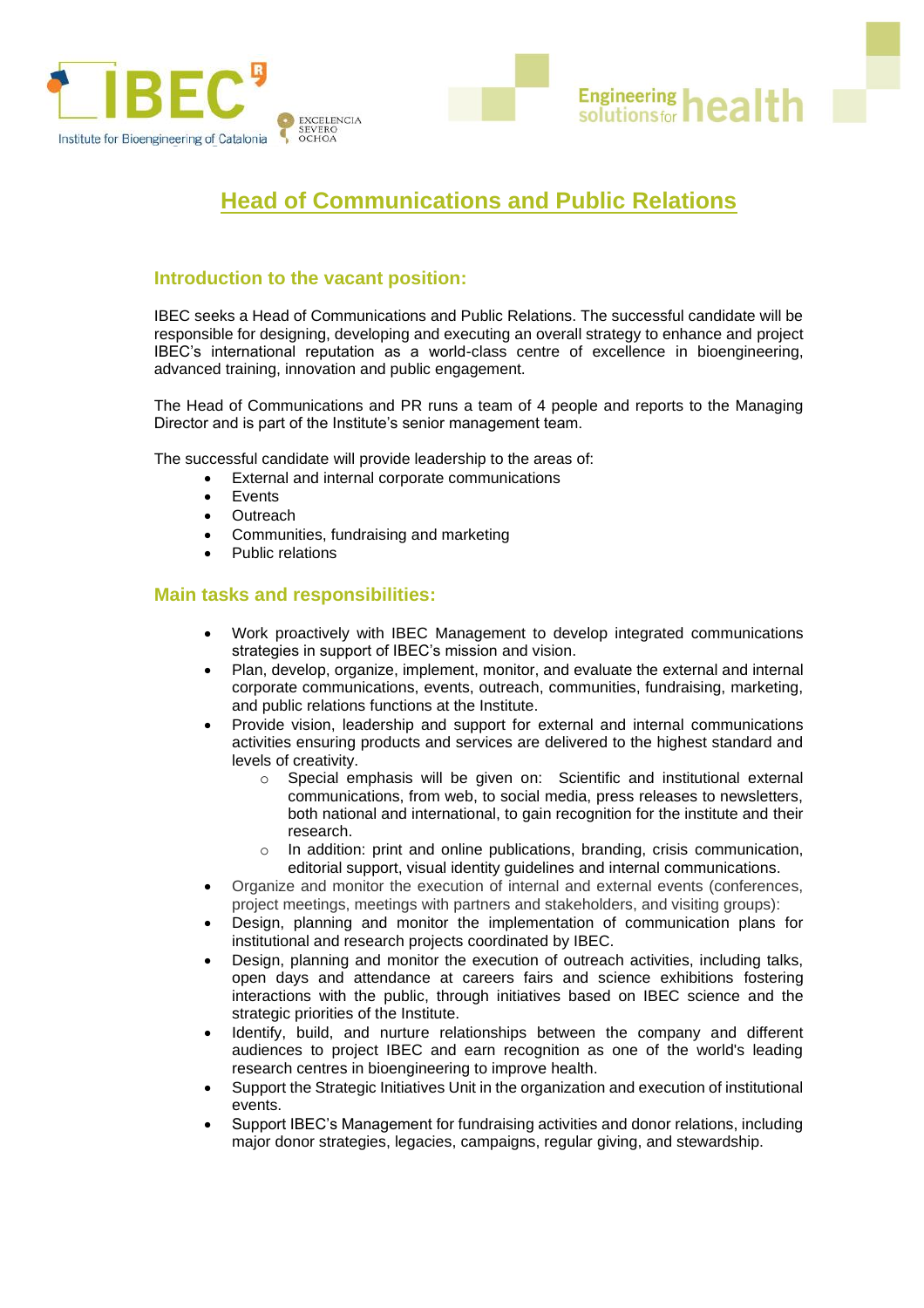

## **Requirements for candidates:**

#### **EXPERIENCE**

• University degree. A postgraduate or master's degree in science communication will be advantageous.

**Engineering health** 

- Over 10 years of experience in a communications Department, ideally in a research institute like IBEC.
- At least 5 years of experience in a middle-management position in communications, running a team within a scientific or academic international environment.
- A proven track record of boost and direct leadership in any of the areas of comms: corporate communications, events, outreach, public relations, fundraising or others.
- Experience in teaching science communication and/or contribution to external initiatives, think-tanks related to science education will be an asset.
- Solid understanding of, or interest in, science.

#### **SKILLS AND COMPETENCIES**

- A strong foundation in core communications skills such as press and media relations, web development, print and outline publications, public engagement, social media strategy, internal communications, branding, event organization and crisis communication.
- Ability to effectively engage and interface with a wide range of interlocutors, including senior management as well as scientists, staff, and students in an international and intercultural environment.
- Proactivity, people management, written and oral communication, organized and result oriented.
- Fluent in both spoken and written english. Knowledge of Catalan and Spanish.

## **We Offer:**

- Number of available positions: 1
- Starting date: September 1<sup>st</sup> 2022
- Working conditions:
	- o Full-time, permanent contract. Salary will be commensurate with academic level and experience.
- Measures to reconcile work and family life (maternity and paternity leave, flexible schedule working hours, teleworking, 23 working days of paid holidays, 9 leave days for personal matters, among others).
- IBEC ensures equality of access to professional development opportunities irrespective of employment status, length at IBEC or other factors. The IBEC's yearly training catalogue offers a wide range of training in technical and transferable skills including mobility grants and a Mentoring programme.
- Stimulating, interdisciplinary research and high-quality international scientific environment.
- Induction programme to facilitate incorporation at IBEC and additional support is provided for foreigners to obtain Visa-working permit and to install in Barcelona.

#### **How to apply:**

Until 24<sup>th</sup> June an [online application form](https://careers.ibecbarcelona.eu/) is available through IBEC dedicated site: <https://careers.ibecbarcelona.eu/>